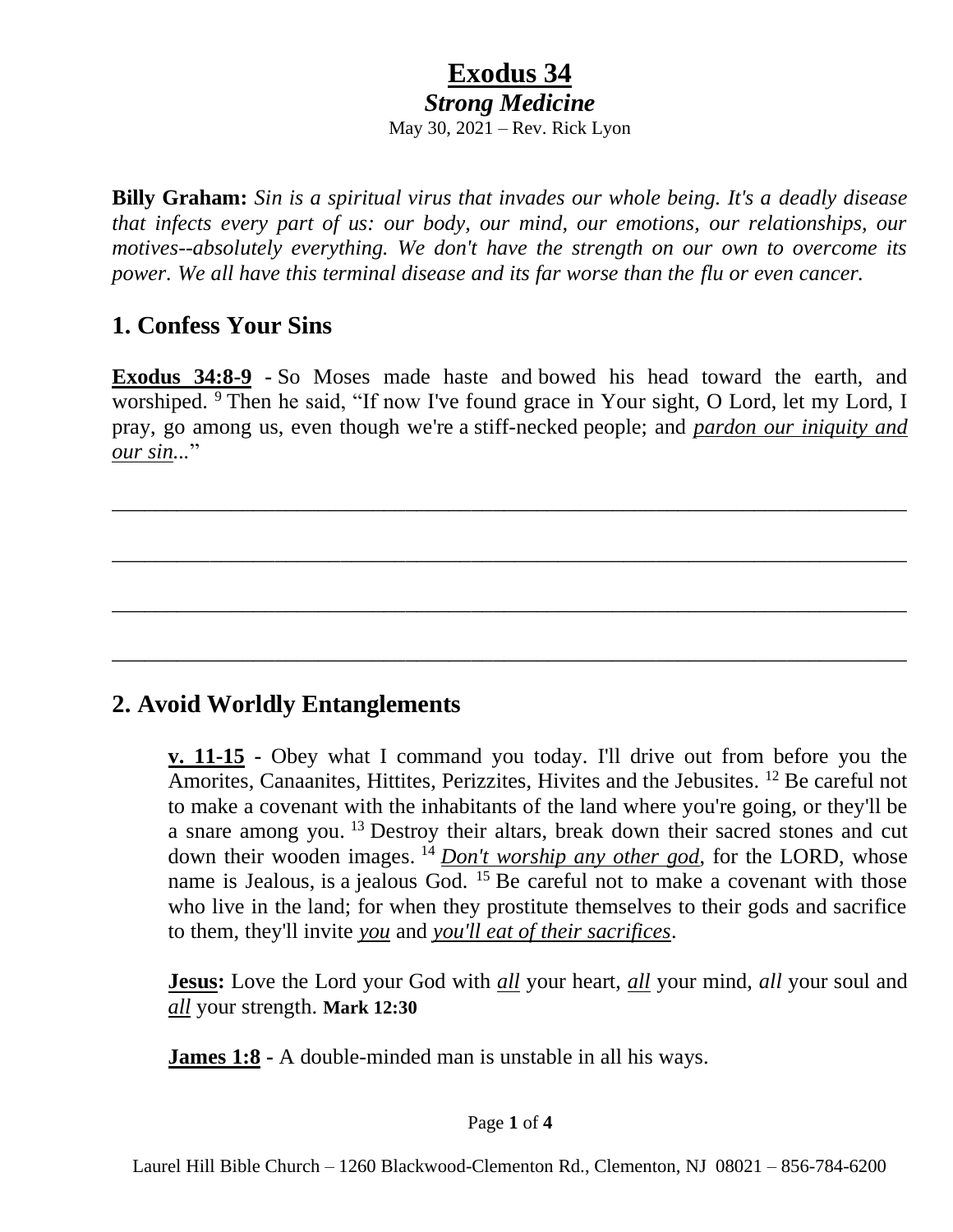### **Exodus 34** *Strong Medicine*

May 30, 2021 – Rev. Rick Lyon

\_\_\_\_\_\_\_\_\_\_\_\_\_\_\_\_\_\_\_\_\_\_\_\_\_\_\_\_\_\_\_\_\_\_\_\_\_\_\_\_\_\_\_\_\_\_\_\_\_\_\_\_\_\_\_\_\_\_\_\_\_\_\_\_\_\_\_\_\_\_\_\_\_

\_\_\_\_\_\_\_\_\_\_\_\_\_\_\_\_\_\_\_\_\_\_\_\_\_\_\_\_\_\_\_\_\_\_\_\_\_\_\_\_\_\_\_\_\_\_\_\_\_\_\_\_\_\_\_\_\_\_\_\_\_\_\_\_\_\_\_\_\_\_\_\_\_

\_\_\_\_\_\_\_\_\_\_\_\_\_\_\_\_\_\_\_\_\_\_\_\_\_\_\_\_\_\_\_\_\_\_\_\_\_\_\_\_\_\_\_\_\_\_\_\_\_\_\_\_\_\_\_\_\_\_\_\_\_\_\_\_\_\_\_\_\_\_\_\_\_

\_\_\_\_\_\_\_\_\_\_\_\_\_\_\_\_\_\_\_\_\_\_\_\_\_\_\_\_\_\_\_\_\_\_\_\_\_\_\_\_\_\_\_\_\_\_\_\_\_\_\_\_\_\_\_\_\_\_\_\_\_\_\_\_\_\_\_\_\_\_\_\_\_

#### **3. Maintain A Regular Pattern of Worship**

**v. 21-24 -** "Six days you shall work, but on the seventh day you shall rest; in plowing time and in harvest you shall rest.  $22$  And you shall observe the Feast of Weeks, of the firstfruits of wheat harvest, and the Feast of Ingathering at the year's end. <sup>23</sup> Three times in the year all your men shall appear before the Lord, the Lord God of Israel.<sup>24</sup> For I will cast out nations before you and enlarge your borders; no one shall covet your land, *when you go up to appear before the LORD your God three times in the year*.

**1 Samuel 2:30 -** "Those who honor Me I will honor."

**Proverbs 16:7 -** When a man's ways please the LORD, He makes even his enemies to be at peace with him.

**Heb. 12:1 -** Lay aside every encumbrance and the sin which so easily entangles us.

**v. 29-25 -** Now it was so, when Moses came down from Mount Sinai (and the two tablets of the Testimony were in Moses' hand when he came down from the mountain), that Moses didn't know that the skin of his face shone while he talked with Him. 30 So when Aaron and all the children of Israel saw Moses, behold, the skin of his face shone, and they were afraid to come near him. <sup>31</sup> Then Moses called to them, and Aaron and all the rulers of the congregation returned to him; and Moses talked with them. <sup>32</sup> Afterward all the children of Israel came near, and he gave them as commandments all that the Lord had spoken with him on Mount Sinai.<sup>33</sup> And when Moses had finished speaking with them, he put a veil on his face.  $34$  But whenever Moses went in before the Lord to speak with Him, he'd take the veil off until he came out; and he'd come out and speak to the children of Israel whatever he'd been commanded. <sup>35</sup> And whenever the children of Israel saw the face of

Page **2** of **4**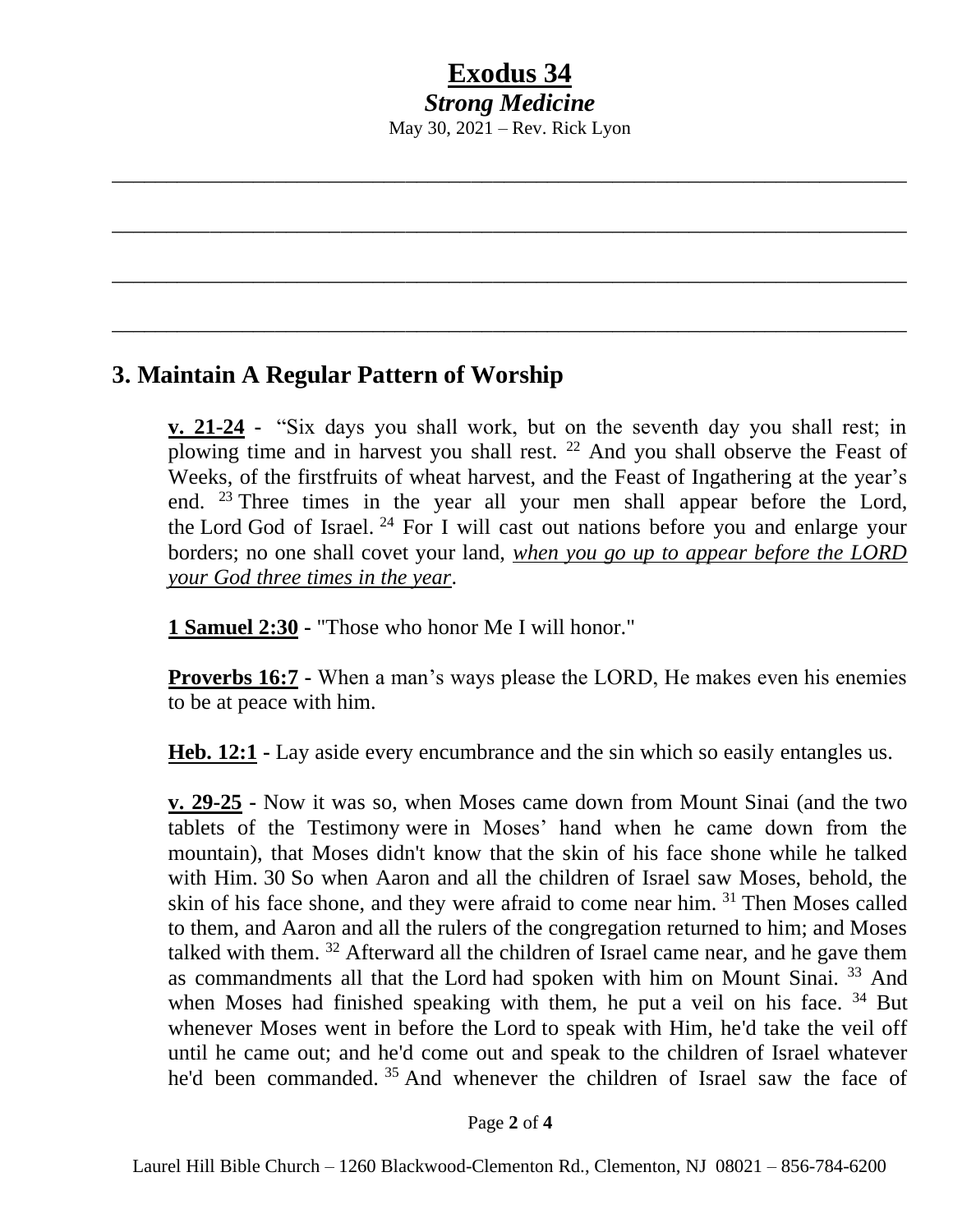# **Exodus 34**

## *Strong Medicine*

May 30, 2021 – Rev. Rick Lyon

\_\_\_\_\_\_\_\_\_\_\_\_\_\_\_\_\_\_\_\_\_\_\_\_\_\_\_\_\_\_\_\_\_\_\_\_\_\_\_\_\_\_\_\_\_\_\_\_\_\_\_\_\_\_\_\_\_\_\_\_\_\_\_\_\_\_\_\_\_\_\_\_\_

\_\_\_\_\_\_\_\_\_\_\_\_\_\_\_\_\_\_\_\_\_\_\_\_\_\_\_\_\_\_\_\_\_\_\_\_\_\_\_\_\_\_\_\_\_\_\_\_\_\_\_\_\_\_\_\_\_\_\_\_\_\_\_\_\_\_\_\_\_\_\_\_\_

\_\_\_\_\_\_\_\_\_\_\_\_\_\_\_\_\_\_\_\_\_\_\_\_\_\_\_\_\_\_\_\_\_\_\_\_\_\_\_\_\_\_\_\_\_\_\_\_\_\_\_\_\_\_\_\_\_\_\_\_\_\_\_\_\_\_\_\_\_\_\_\_\_

\_\_\_\_\_\_\_\_\_\_\_\_\_\_\_\_\_\_\_\_\_\_\_\_\_\_\_\_\_\_\_\_\_\_\_\_\_\_\_\_\_\_\_\_\_\_\_\_\_\_\_\_\_\_\_\_\_\_\_\_\_\_\_\_\_\_\_\_\_\_\_\_\_

Moses, that the skin of Moses' face shone, then Moses would put the veil on his face again, until he went in to speak with Him.

Page **3** of **4**